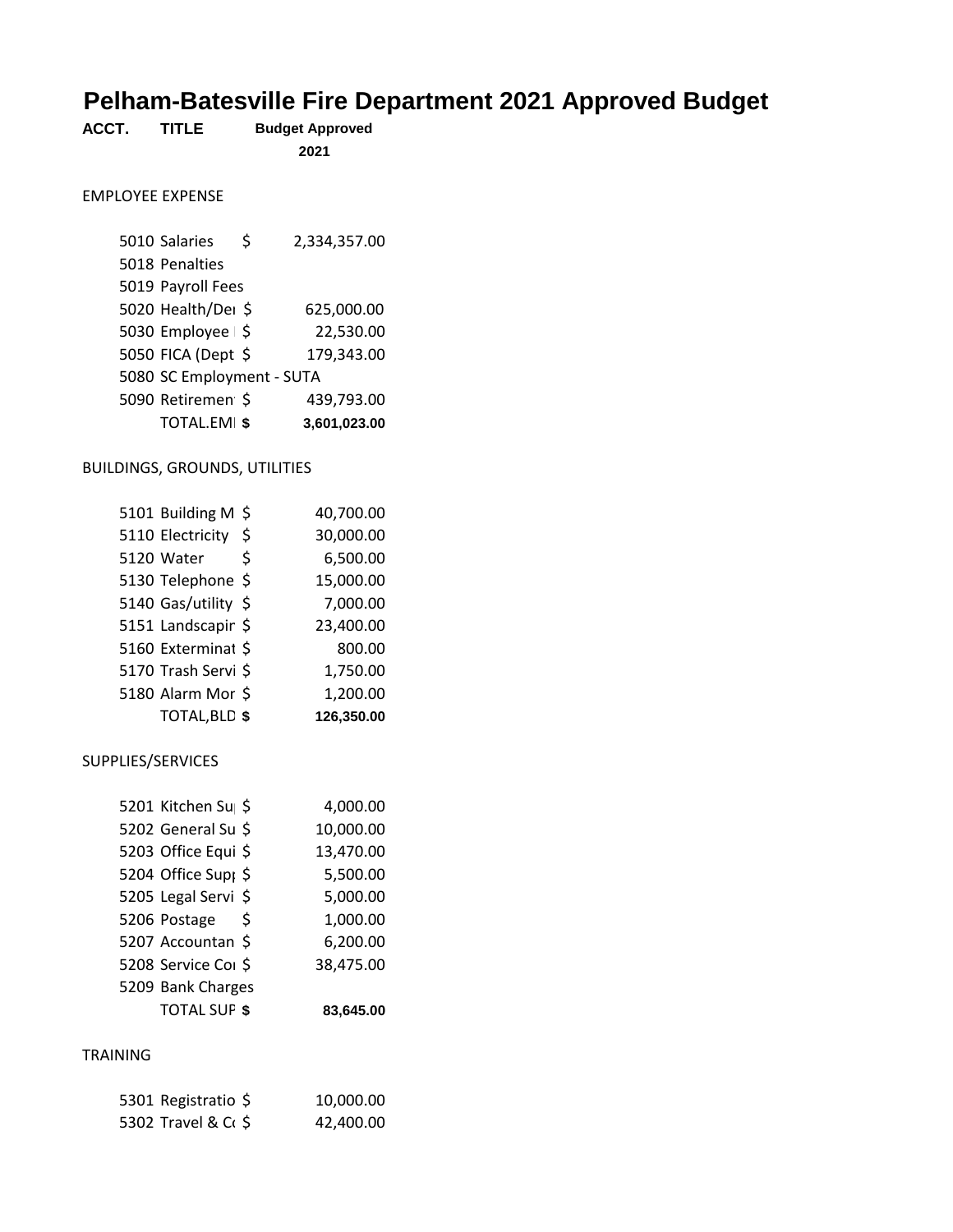| 5303 Local Trave \$  | 1.000.00  |
|----------------------|-----------|
| 5304 Specialized \$  | 24,800.00 |
| 5305 Books, trair \$ | 7.600.00  |
| TOTAL TRA \$         | 85,800,00 |

## MAINTENANCE & EQUIPMENT

| 5401 Breathing, \$             | 11,650.00 |
|--------------------------------|-----------|
| 5402 Fire Hose & \$            | 5,500.00  |
| 5403 Portable E <sub>(\$</sub> | 1,000.00  |
| 5405 Fire Exting \$            | 2,000.00  |
| 5406 Protective \$             | 35,300.00 |
| 5407 Misc. Equil \$            | 4,915.00  |
| 5408 Fire Hydraı \$            | 500.00    |
| 5409 Medical Su \$             | 6,000.00  |
| TOTAL MA \$                    | 66,865.00 |

## VEHICLE MAINTENANCE & REPAIR/FUEL

|                   | 5501 Gasoline        | - \$ | 12,000.00 |
|-------------------|----------------------|------|-----------|
|                   | 5502 Oil & Testil \$ |      | 2,500.00  |
|                   | 5503 Vehicle Ma \$   |      | 15,000.00 |
|                   | 5504 Vehicle Par \$  |      | 20,000.00 |
|                   | 5505 Diesel Fuel \$  |      | 20,000.00 |
|                   | 5506 Tools & Eq \$   |      | 1,500.00  |
| <b>5507 Tires</b> |                      | \$   | 17,000.00 |
|                   | 5508 Ladder & A \$   |      | 1,850.00  |
|                   | 5509 Maintenan \$    |      | 3,000.00  |
|                   | <b>TOTAL VEH \$</b>  |      | 92,850.00 |

#### COMMUNICATIONS EQUIPMENT & SERVICES

| 5601 Dispatchin \$  | 10,000.00 |
|---------------------|-----------|
| 5602 Audio/Visu \$  | 1,000.00  |
| 5603 Pager Rental   |           |
| 5604 Radio Repa \$  | 4,000.00  |
| 5605 Mobile Pho \$  | 9,000.00  |
| <b>TOTAL COI \$</b> | 24,000.00 |

## MISCELLANEOUS EXPENSES

| 5701 Miscellane \$   | 1.000.00 |
|----------------------|----------|
| 5702 Fire Call/Tr \$ | 2,000.00 |
| 5703 Fire Prever \$  | 7.235.00 |
| 5704 Firefighter: \$ | 9,000.00 |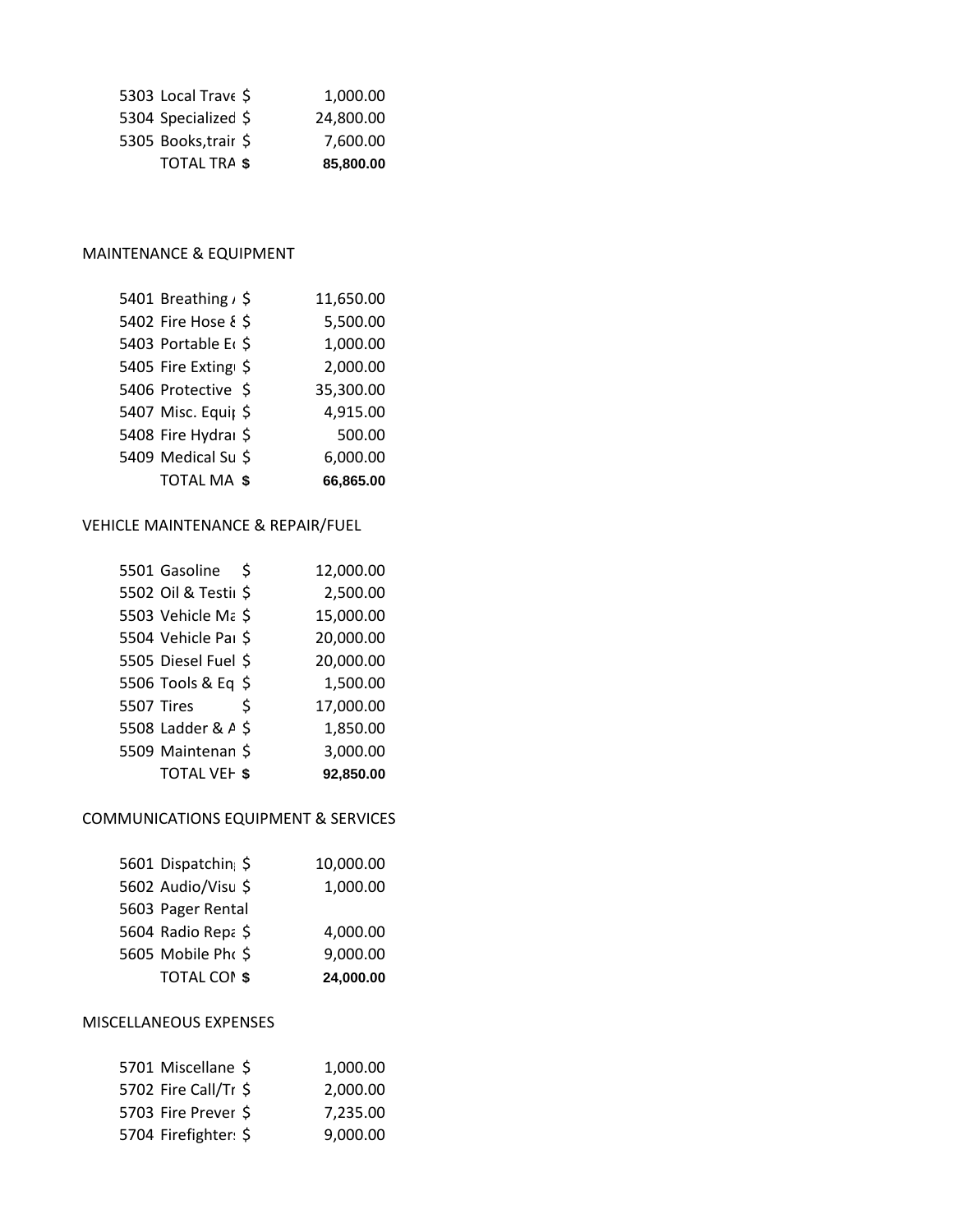Explorer Pt \$  $-$ **TOTAL, MI: \$** 19,235.00

## INSURANCE EXPENSES

| 5801 Commercia \$          | 61,580.00  |
|----------------------------|------------|
| 5802 Auto (included above) |            |
| 5803 Errors & Omissions    |            |
| 5804 Inland Mar \$         | 13,293.00  |
| 5805 Umbrella \$           | 1,766.00   |
| 5806 Workers' C \$         | 90,000.00  |
| <b>TOTAL INSI \$</b>       | 166,639.00 |

## DUES & PUBLICATIONS

| 5901 Miscellane \$         | 750.00    |
|----------------------------|-----------|
| 5902 Fire Chiefs' \$       | 300.00    |
| 5903 State Firefi \$       | 6,500.00  |
| 5904 Building Code Congres |           |
| 5906 SPD Associ \$         | 3,000.00  |
| 5907 Misc. Publi \$        | 500.00    |
| 5908 Accreditation Council |           |
| <b>TOTAL DUI \$</b>        | 11,050.00 |

#### UNIFORMS

| 6001 Uniforms            | \$ | 11,415.00    |
|--------------------------|----|--------------|
| 6002 Shoes               | \$ | 3,000.00     |
| 6003 Badges, Hardware    |    |              |
| 6004 Special Uni \$      |    | 1,000.00     |
| 6005 Duty Unifo \$       |    | 6,000.00     |
| 6006 Misc Unifo \$       |    | 4,500.00     |
| <b>TOTAL UNI \$</b>      |    | 25,915.00    |
| Total Operations Budg \$ |    | 702,349.00   |
| Total Pers & Ops Budg \$ |    | 4,303,372.00 |